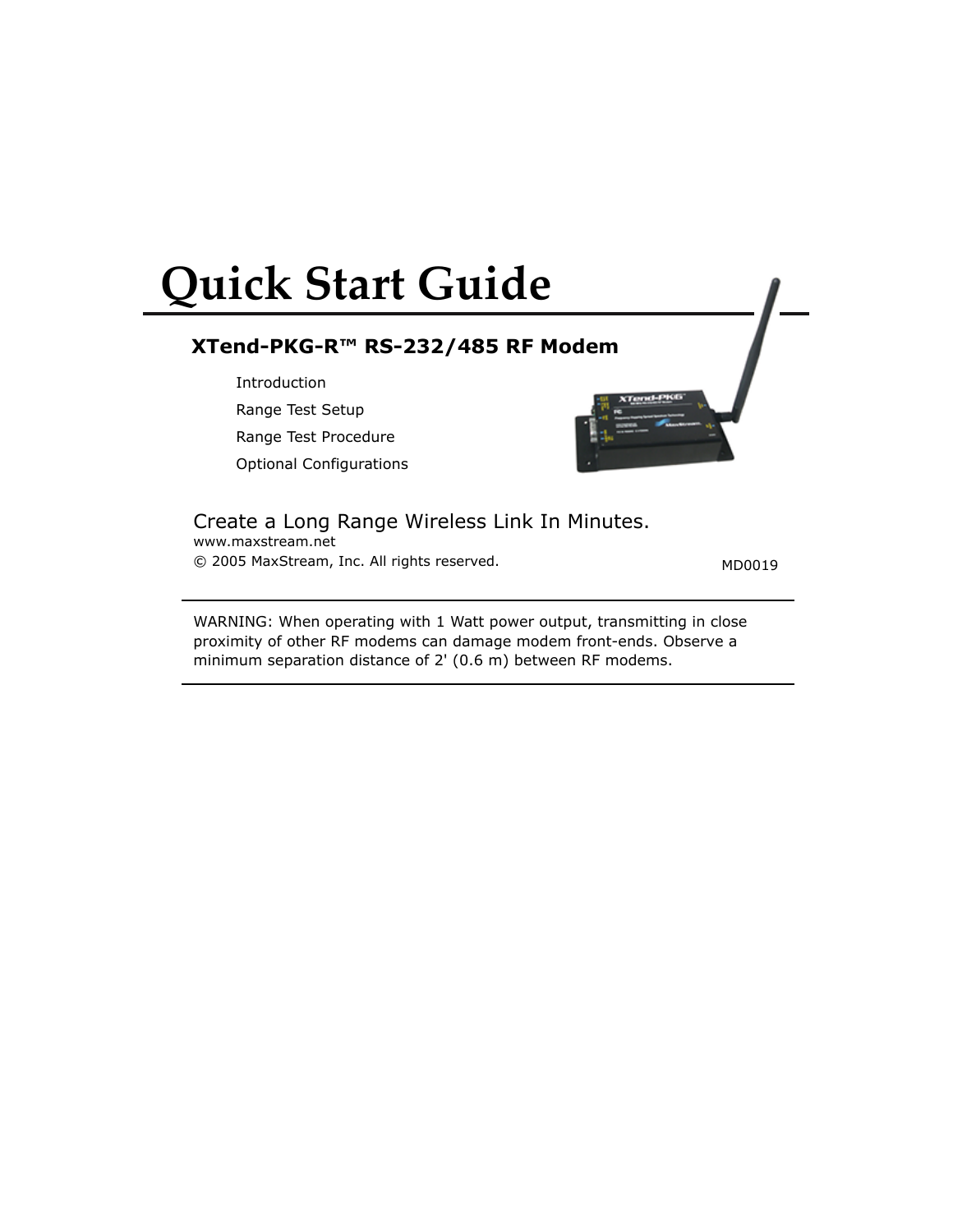## **Introduction**

This Quick Start Guide provides OEMs and integrators with an introduction to some of the RF modem's most important features. This guide provides step-by-step instruction on how to setup a wireless link and test the modem's ability to transport data over varying ranges and conditions.

## **Range Test Setup**

## **Requirements for Range Test**

2 XTend RF Modems

Accessories (Loopback adapter, RS-232 cable, 2 RPSMA antennas, 2 power supplies) 1 PC (Windows 98 SE, 2000 or XP) loaded with X-CTU Software

## **Install X-CTU Software:**

Double-click "setup\_X-CTU.exe" file and follow prompts of the installation screens. This file is located on the MaxStream CD and also on the following web page: www.maxstream.net/helpdesk/download.php

The X-CTU software interface is divided into the four following tabs:

- PC Settings Setup PC serial com ports to interface with the RF modem
- Range Test Test RF modem's range under varying conditions
- Terminal Read/Set RF modem parameters and monitor data communications
- Modem Configuration Read/Set RF modem parameters

### **Hardware Setup**

XTend RF Modems will be referred to as "Radio1" and "Radio2".

1. Set both Radio DIP Switches to RS-232, point-to-point modes. [Switches 1 and 5 are ON (up), and the remaining 4 switches are OFF (down)].



- 2. Connect the included RS-232 cable to the female DB-9 connector of Radio1 and the male DB-9 connector of the PC.
- 3. Attach the serial loopback adapter to the female DB-9 connector of Radio2. (The serial loopback adapter configures Radio2 to function as a repeater by looping data back into the module for retransmission. [Figure 1])
- 4. Attach RPSMA antennas to each RF modem.
- 5. Power Radio1 & Radio2 through their respective power connectors.

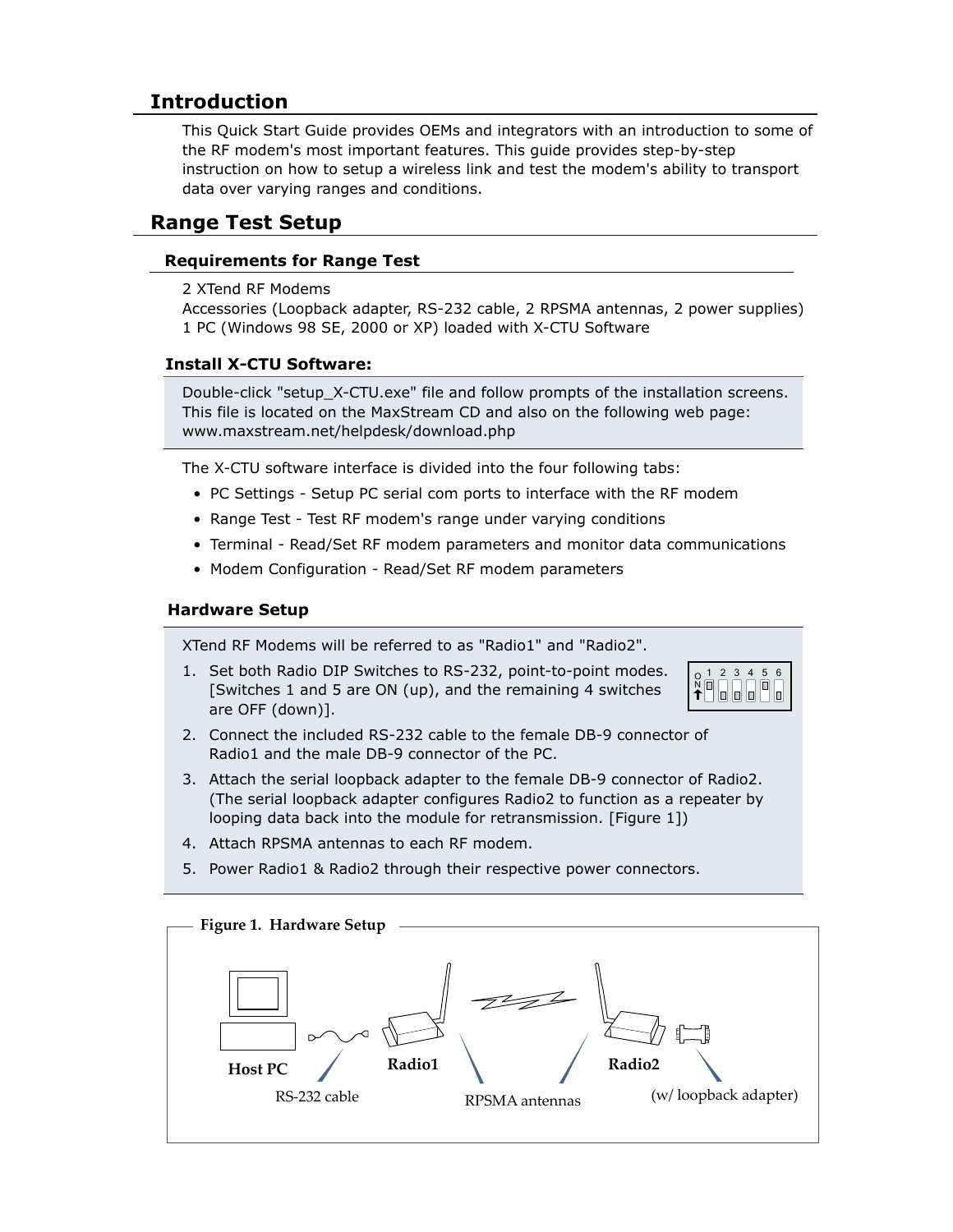## **Range Test Procedure**

Use the "PC Settings" and "Range Test" tabs of the X-CTU Software to:

- Setup a PC Serial Com Port for communications with the XTend RF Modem [step 2 of "Range Test"].
- Determine RF modem's range [steps 1-8 of "Range Test"].

#### **Range Test**

- 1. Launch the X-CTU Software: *(Start --> Programs --> MaxStream --> X-CTU)*
- Under the "PC Settings" tab [Figure 2], select the PC serial com port **2** from the dropdown list that will be used to connect to Radio1.
- **3** Select the baud rate that matches the I/O interface rate (serial data rate) of Radio1. Use default values for remaining fields [Figure 2].
- 4. Select the "Range Test" tab [Figure 3].
- (Optional) Check the box in the "RSSI" section to enable its display. **5**
- ("Loopback" option is automatically selected.) **6**
- **7**) Click the "Start" button to begin the range test.
- 8. Move Radio2 (with loopback adapter) away from Radio1 to determine the maximum range of the wireless link.